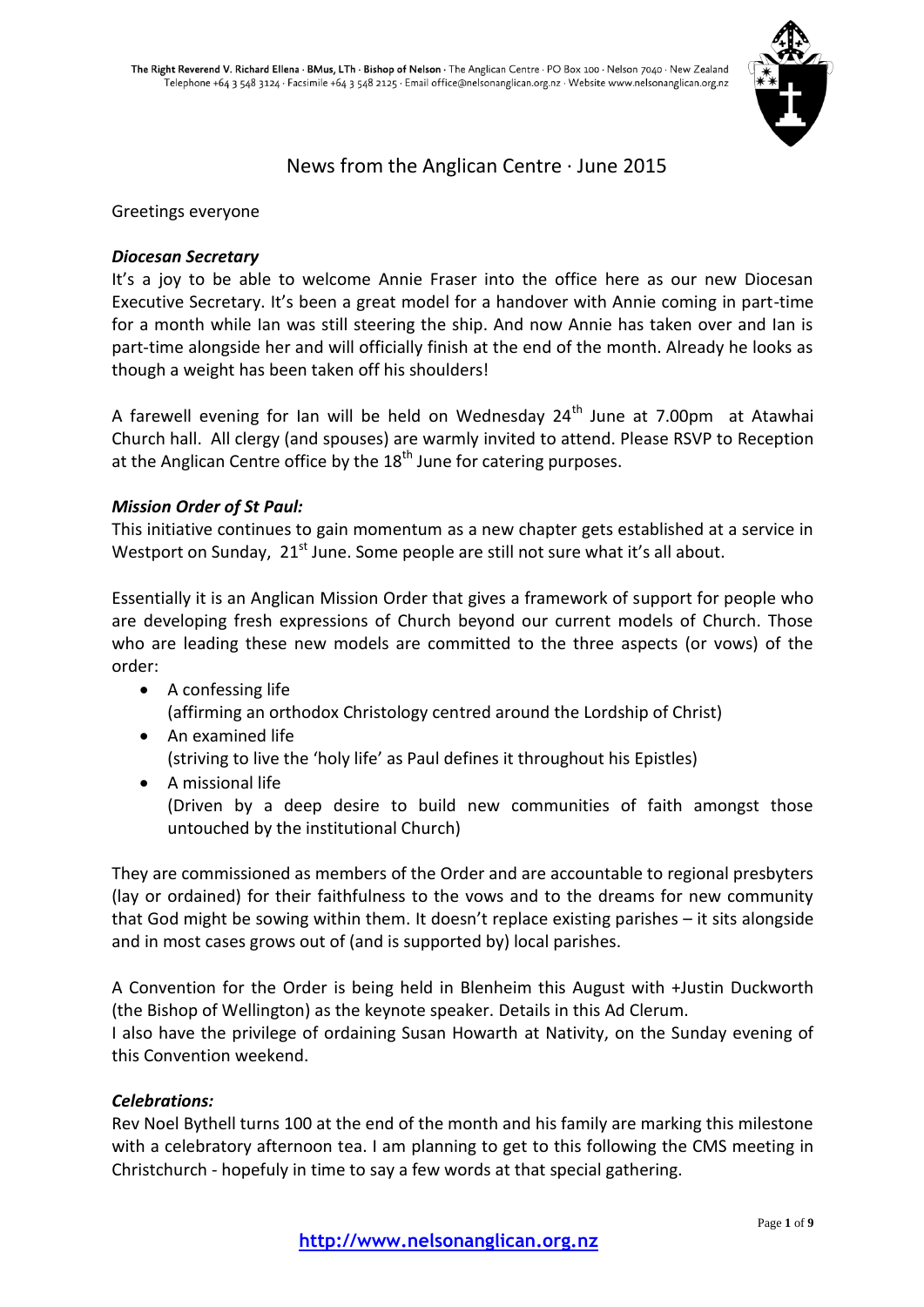Noel had already achieved an M.Sc. before entering the ministry serving as a CMS missionary in central Tanganyika and Dodoma before returning to Nelson as the Vicar of Picton in 1960. A unique character, Noel has spent his life writing books of faith, many filled with his personal reflections and experiences.

Congratulations Noel!

We also remember with thanksgiving the life of Rev Ray Williams who passed away last week. Many of you will have already received an email regarding Ray's life in ministry. I had the privilege (when I was Vicar of Blenheim) or working alongside Ray who was Priest in charge of Havelock and the Sounds and remember him so fondly as the most godly and loving man – a man of both encouragement and prayer.

### *Regional Deans:*

In consultation with the clergy in Marlborough, I have invited Richard Dyer to become the next Regional Dean to take over from Don Moses who is, of course, heading up north. I am thrilled that Richard has agreed.

The role of the Regional Deans will be changing slightly as we move more into a Peer Support structure. Rather than providing pastoral oversight to a Region they will have more of a leadership function – in a form that has yet to be defined. I am thrilled to have Richard with us as we define this new role.

## *Common Life Missions Conference:*

Please note the registrations that are attached with this Ad Clerum. It's a long way to travel – but it will be a very important meeting for the future of the Church in this Province. We need to be represented there.

Winter is certainly starting to bite and it can sometime feel that parishes go into something of hibernation mode. But I'm also aware that it's these times of 'retreat' when we can most clearly hear the voice of God and sense his presence. May that be a reality for you.

With every blessing

+Richard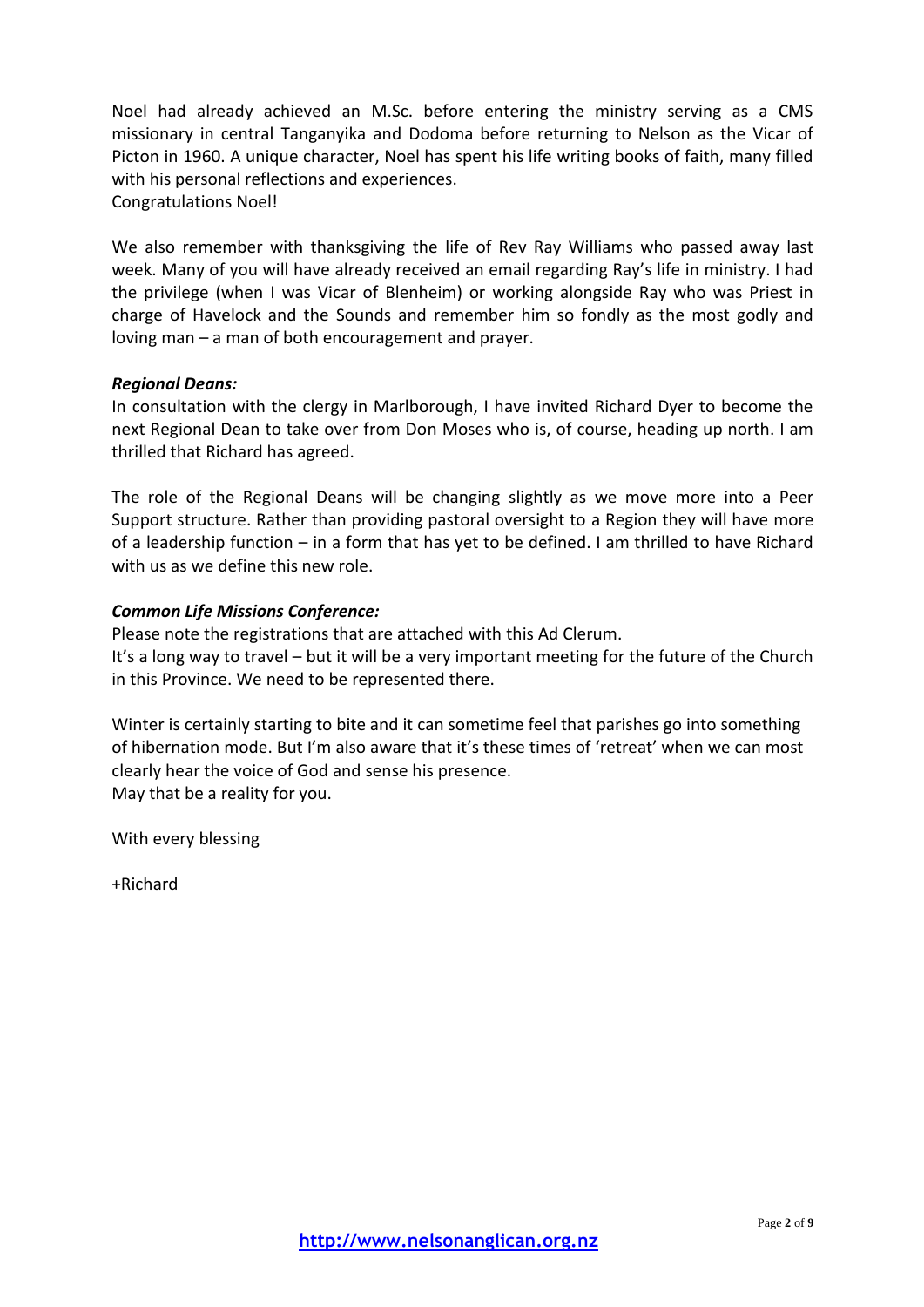# **PEOPLE AND APPOINTMENTS**

- Motueka Parish Revd David Hastings has been appointed Priest in Charge during the interregnum.
- Rev'd Don Moses has been appointed Vicar to the Omokoroa Community Church in the Bay of Plenty. Don's induction as Vicar will be  $20<sup>th</sup>$  August.
- Ian Pask retires as Diocesan Secretary at the end of June. Invitation to gather for drinks & nibbles on Wednesday  $24^{\text{th}}$  June at 7.00pm at Atawhai Church hall. All clergy (and spouses) are warmly invited to attend. Please RSVP to Reception at the Anglican Centre office by the  $18<sup>th</sup>$  June for catering purposes.
- Annie Fraser has officially commenced in her role as Diocesan Executive Secretary.

# **FOR YOUR PRAYERS**

- Yvonne McLean Yvonne is still recovering from concussion as a result of her bike accident at the start of May, your prayers are appreciated.
- John and Connie Sherlock and family will spend the next three months based in Nairobi, for Sabbatical leave. John will be studying for some of the time and involved in Nairobi Chapel. Would appreciate your prayers for them during this time in Nairobi. If you want to touch base with what we are up to please have a look at our blog <http://sherlocksinafrica.blogspot.co.nz/>

## **EVENTS & NOTICES IN OUR DIOCESE & COMMUNITY**

(refer also to 'Ministry Education' for details of training events coming up)

**MOSP** service at Westport, Sunday, 21 June 2015

**BTC:** visit the new look website: [www.bishopdale.ac.nz.](http://www.bishopdale.ac.nz/)

### **BTC 'School of Theology' – Disciples and the reign of God**

A chance to engage with serious thought about being Christian disciples, without it being too heavy.Public Lecture – Wednesday 12 August, 7pm St Barnabas Stoke Daytime talks and discussions – Thursday 13 August, St Barnabas Stoke

**CLMC – 6-9 October** Kings College, Auckland **Common Life Mission Conference: 'Mission Together'. Launching the Decade of Mission.** Registrations open. More information in this Ad Clerum and registrations attached with this email.

**Christ's College Choir, New Zealand Tour 2015** – Friday, 10 July at Holy Trinity Church, Richmond at 7.30pm and also on the Saturday, 11 July at Old St John's Church, 320 Hardy St, Nelson at 7.30pm.

**Nelson Regional Deanery Retreat – 15-17 June at Lake Rotoiti**. Commencing Monday at 5pm concluding Wednesday after lunch. More details will be sent to Nelson clergy.

**Mawhera Regional Deanery Retreat – 15-17 July at Hanmer** Commencing Monday at 5pm concluding Wednesday after lunch. More details will be sent to Nelson clergy.

**Mark Durie – 'Which God – Understanding Islam'.** We will be hosting the visit to Nelson of Dr Mark Durie (on behalf of Willow Creek). Mark Durie is a theologian, human rights activist, Anglican pastor, a Shillman-Ginsburg Writing Fellow at the Middle East Forum, and Adjunct Research Fellow of the Centre for the Study of Islam and Other Faiths at Melbourne School of Theology.

**Meetings: Thursday, 18 June 2015 at St Barnabas, 523 Main Road, Stoke:**

- **1. Mini seminar for Christian leaders (including lay leaders of churches and para-church leaders) : 3pm-5pm.** To make bookings for the mini seminar, visit [www.willowcreek.org.nz](http://www.willowcreek.org.nz/) or phone 07 282 0092.
- **2. Public meeting: 7.30pm-9pm** No pre-registration required for public meeting.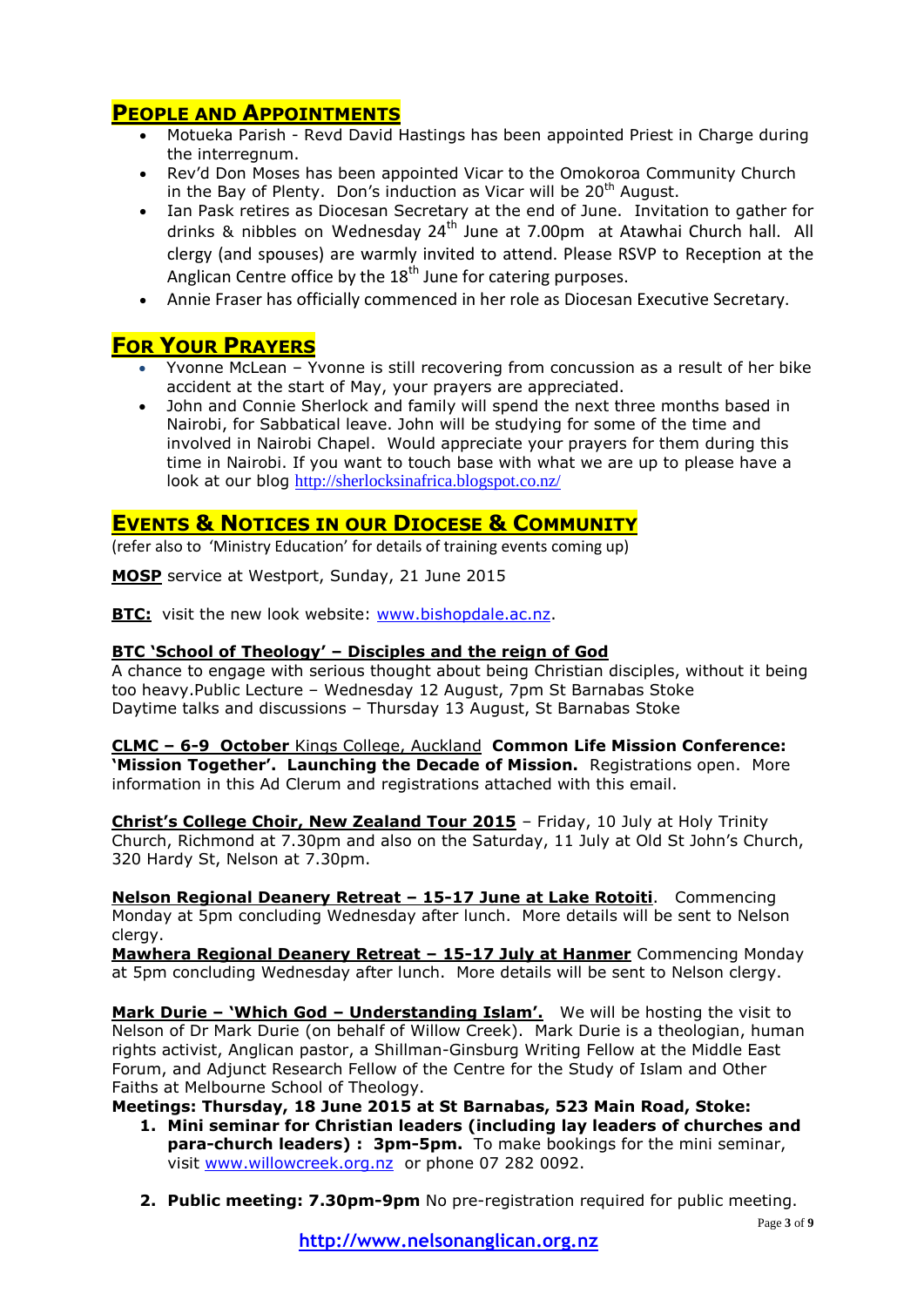

# **MOSP 2015 CONVENTION at Nativity Church, Blenheim**

Commencing with a public meeting on Friday evening, 7 August Saturday  $8<sup>th</sup>$  MOSP meeting and concluding with

a morning service on Sunday 9th August

Guest Speaker: The Rt Revd Justin Duckworth, Bishop of Wellington

For more information: Sue Howarth 03 5783909 | [sue@nativity.org.nz](mailto:sue@nativity.org.nz)

# **MINISTRY EDUCATION**

#### **TRAINING EVENTS**

### **EQUIP MINISTRY EDUCATION**

EQUIP is part of Diocesan ministry education and is designed at an appropriate for anyone to attend to learn about ministry skills. **Please advertise these in your parish and invite current and future ministry leaders to attend.**

#### **Marlborough: (St Christopher's)**

- **June 13: Unit 4 Mission-Shaped Ministry**
- September 5: Unit 10 Prayer (New)

#### **Nelson/Waimea (St Stephen's Tahunanui)**

- June 27: Unit 4 Mission-Shaped Ministry
- October 17: Unit 10 Prayer (new)

#### **Mawhera**

- August 1: Unit 4 Mission-Shaped Ministry (Holy Trinity, Greymouth)
- October 31: Unit 10 Prayer (New; St John's, Westport)

#### **Post Ordination Ministry Development (POMD)**

POMD is on a Thursday and starts at 10am (coffee from 9.30 unless stated).

- June 18 Elder Care +Social Services
- July 30 Prayer David Hollingsworth?
- August 13/14 School of Theology
- September No POMD Synod
- November 6 (Friday) Willow Creek GLS2015 will have a group "Nelson Anglican" booking
- November 19-20– Bishop's Retreat

### **Willow Creek GLS 2015**

In order to get a good group registration rate I have pre booked and set up a Nelson Anglican Group for the Nelson GLS, Friday Nov 6.

You can now register yourself and others from your church (lay and ordained) following the instructions below. You do not have to pay as this will be covered by Ministry Education.

<http://willowcreek.org.nz/product/gls-2015-conference-individual-rate/>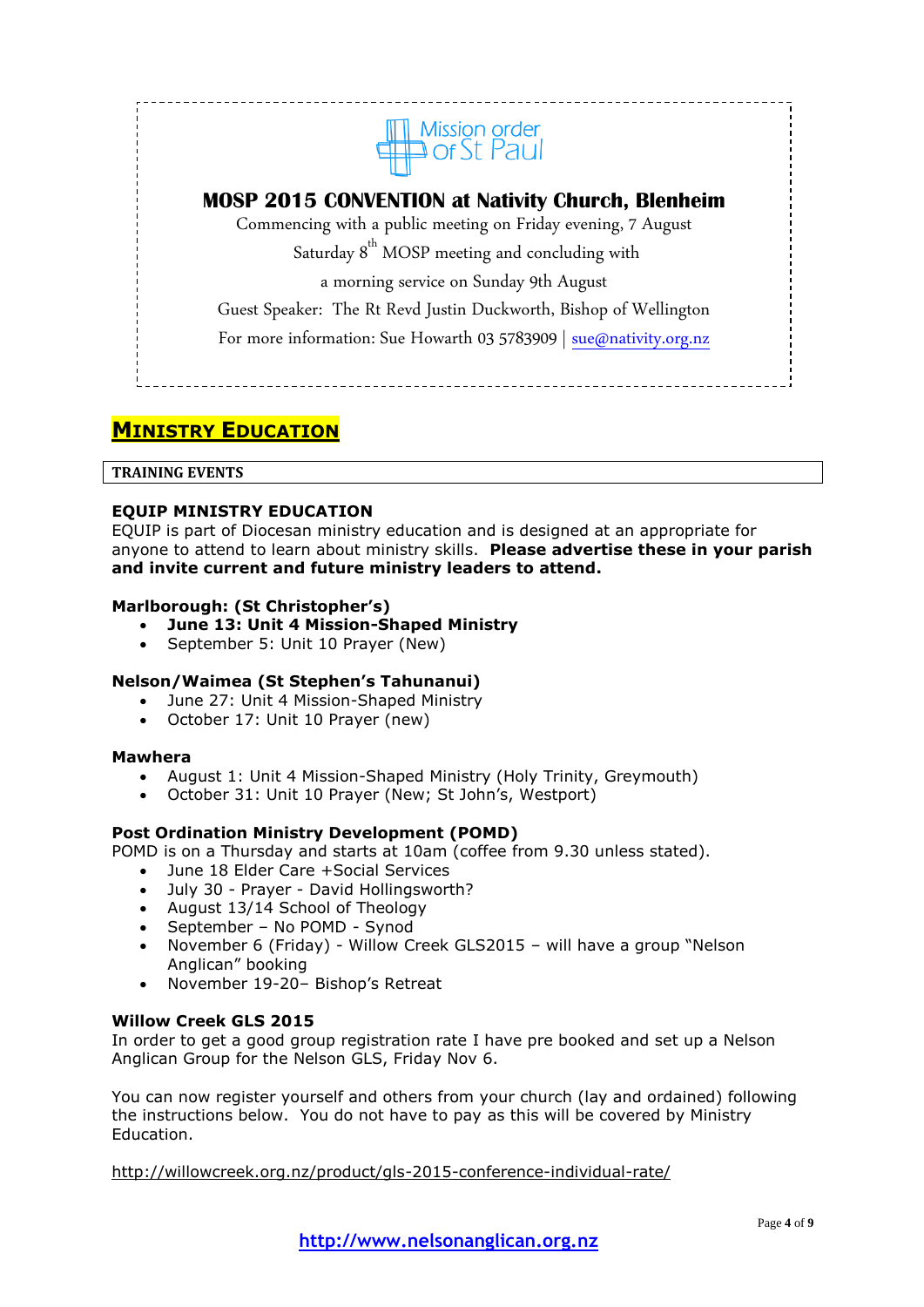From here, people choose Nelson, number of registrations they want, then 'add to cart'. They then need to enter the coupon code: **Nelson Anglican** 'Update cart' – then 'proceed to checkout', where they can enter their details and also details of any others they are registering at the same time.

### **Up and Coming Events**

Trans-Tasman Rural Ministry Forum – Early 2016.

### **RESOURCES**

### **NEW Resources now available.**

If you know of any good small group resources please let me know so we can update our supply. **EQUIP** DVDs are also available at Holy Trinity, Greymouth and St Christopher's, Blenheim for loan. **Please let your small group leaders know about these resources by passing this list on**.

| <b>NAME</b>                         | <b>TYPE</b>                 | <b>LOCATION</b>            |
|-------------------------------------|-----------------------------|----------------------------|
| <b>Network Course</b>               | <b>DVD</b>                  | Anglican Centre            |
| Survivors Guide to Hell Pt 2        | <b>DVD</b>                  | Anglican Centre            |
| Rob Harley                          |                             |                            |
| Transformed - Rick Warren           | DVD-book                    | Anglican Centre            |
| Son of God Movie                    | <b>DVD</b>                  | Anglican Centre            |
| Missional Small Groups - Scott      | <b>Book</b>                 | Anglican Centre            |
| Boren                               |                             |                            |
| Making Small Groups Work - Henry    | <b>Book</b>                 | Anglican Centre            |
| Cloud and John Townsend             |                             |                            |
| Christianity Explored               | DVD+book                    | Anglican Centre            |
| Discipleship Explored               | DVD -book                   | Anglican Centre            |
| Soul Handbook - Older               | DVD-book                    | Anglican Centre            |
| teens/Young Adults (Christianity    |                             |                            |
| Explored youth series)              |                             |                            |
| CY (11-14yr; Christianity Explored) | <b>Book</b>                 | Anglican Centre            |
|                                     |                             |                            |
| Animate "Practices" - Children      | DVD+book                    | Anglican Centre            |
| Ministry Resource - Spiritual       |                             |                            |
| Practices. Spark House Publications |                             |                            |
| Phil Trotter Mentoring (POMD)       | <b>DVD</b>                  | Anglican Centre and Bishop |
|                                     | Also                        | Sutton Library             |
|                                     | https://vimeo.com/125527525 |                            |
| Julie Hintz SafeHere 3 and 4        | <b>DVD</b>                  | Anglican Centre and Bishop |
| (POMD Oct 2014)                     | Also                        | Sutton Library             |
|                                     | Session 3                   |                            |
|                                     | https://vimeo.com/125010455 |                            |
|                                     | Session 4                   |                            |
|                                     | https://vimeo.com/125010454 |                            |
|                                     |                             |                            |
| Brian Rosner (School of Preaching   | <b>DVD</b>                  | Anglican Centre and Bishop |
| 2014) How we read, interpret and    |                             | Sutton Library             |
| apply Scripture                     |                             |                            |

#### **Online: via BTC/ Diocesan websites "Resources" sections**

BTC has now established a platform to make video presentations available at [www.bishopdale.ac.nz/resources.](http://www.bishopdale.ac.nz/resources)

#### **Questions on Theology and Science**

**BIOLOGOS** is an organization founded by Francis Collins, of dedicated evangelicals committed to the relationship between the Christian faith and science. They have a new site for "pastor resources" which has very good resourcces for many of the difficult questions people ask. Check it out http://biologos.org/news/september-2014/newpastor-resource-Centre.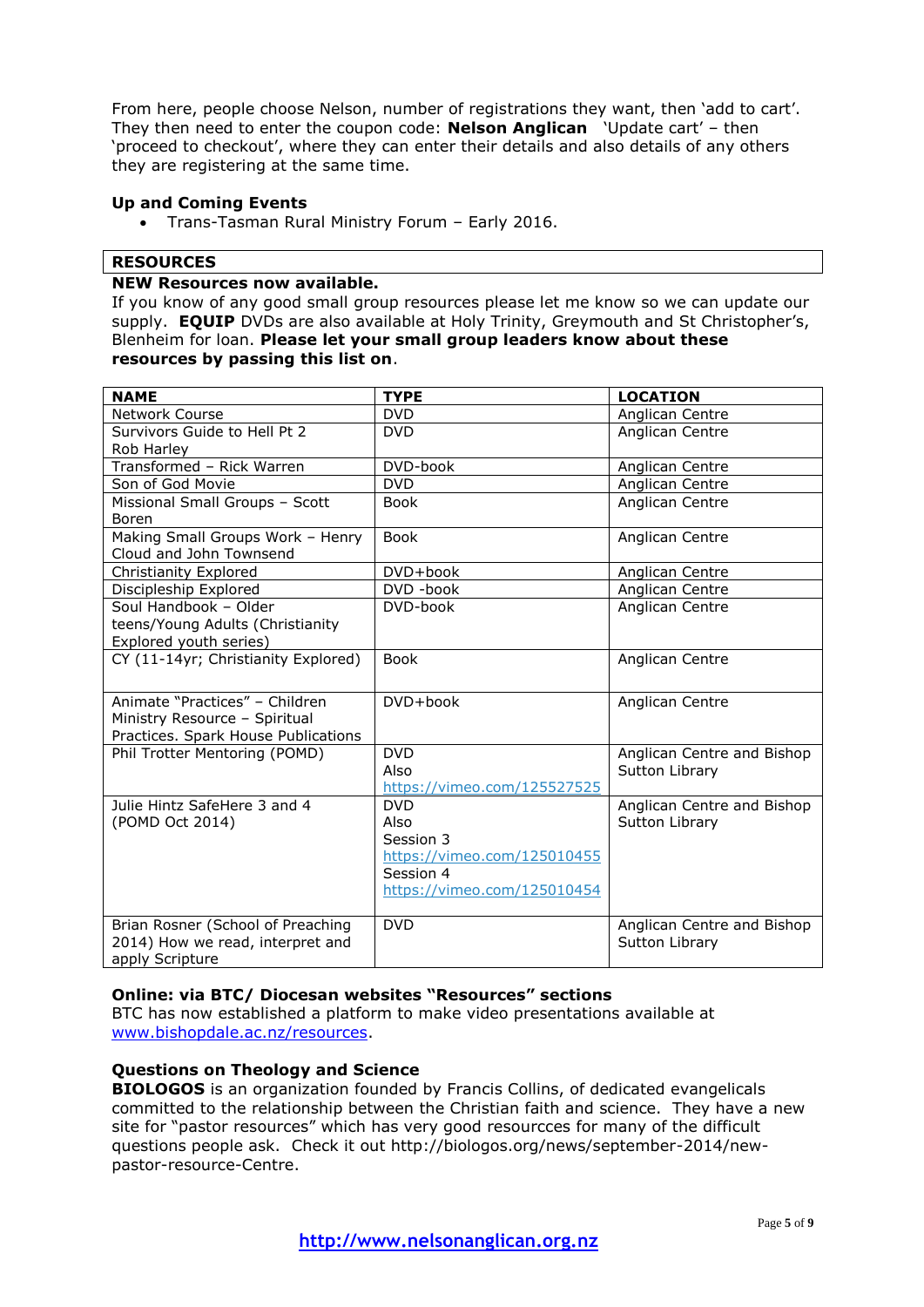**ISCAST** (Institute for the Study of Christianity in an Age of Science and Technology) is an Australian organisation (with many NZers and expats) dedicated to exploring the interface between science and the Christian faith. Its membership consists of scientists, theologians and professionals with standing in their own fields and a commitment to the Christian faith. Their website has many good resources that tackle many questions about science and faith. See http://www.iscast.org.

#### **InterChurch Bioethics Council**

The **InterChurch Bioethics Council** (ICBC) is composed of appointed representatives from Anglican, Methodist and Presbyterian Churches for the purpose of addressing crucial ethical issues in NZ relating to bioethics [http://www.interchurchbioethics.org.nz.](http://www.interchurchbioethics.org.nz/)

God Bless - Graham [ministryed@bishopdale.ac.nz](mailto:ministryed@bishopdale.ac.nz)

# **SOCIAL SERVICES ENABLER**



Greetings to all, If you are 'in the market' for some social services ministry funding for your parish, the next applications for ACCT funding (the least specific of all the Trust funds for social services ministry)is due by 1 June. The following month (1 July) is the due date for any proposals to come in for the (Nelson and Richmond only) Mary Foster-Barham project funds allocations for 2016 and Tindall Foundation applications are open now too. Please get in touch if you intend to apply for any of these funds. Currently ACCT is looking at improvements to current accountability practice as well as increased ways to care for, encourage and support of those folks who are engaged in part time paid positions in our parishes and the processes by which we recruit and employ them. I would love to hear from you if you have ideas about this. Blessings and warm regards Gerrie Mead

## **ENABLER FOR OLDER PERSONS MINISTRY**

Elder Abuse Awareness Day - June  $15<sup>th</sup>$ 

This is an important day in the calendar for our community. It is sad that we need to have such a day at all but because of historic and current abuse cases it is very important that we all wake up to awful abuses happening all around us. On the United Nations website it has this: *World Elder Abuse Awareness Day attempts to shine a light on the problem of physical, emotional, and financial abuse of elders.*

After his resurrection Jesus commissioned St Peter at the lakeside to "Tend my lambs" St John 21:16. As the early Church was being founded by our Saviour, the pastoral ministry was highlighted as being of paramount importance. Jesus cared for his lambs (those young in the faith) and his sheep (those with more experience in the spiritual life) and this is the highest justification we can have to follow in his footsteps. Being vigilant and protecting the older members in our communities and our congregations would be a worthwhile application of this commission to care. I wish you well as you endeavour to do this.

As I have been visiting many Vestry meetings this year, I have come away with the sense that Nelson Diocese has caught this vision to care for our senior members and the fact that this is happening from the West Coast to the East Coast and all points in between is particularly exciting and humbling. Congratulations.

AS winter is almost upon us I hope that clergy and pastoral visitors alike will take the opportunity to visit older saints in their homes and listen and talk and pray with them. It is such a privileged ministry.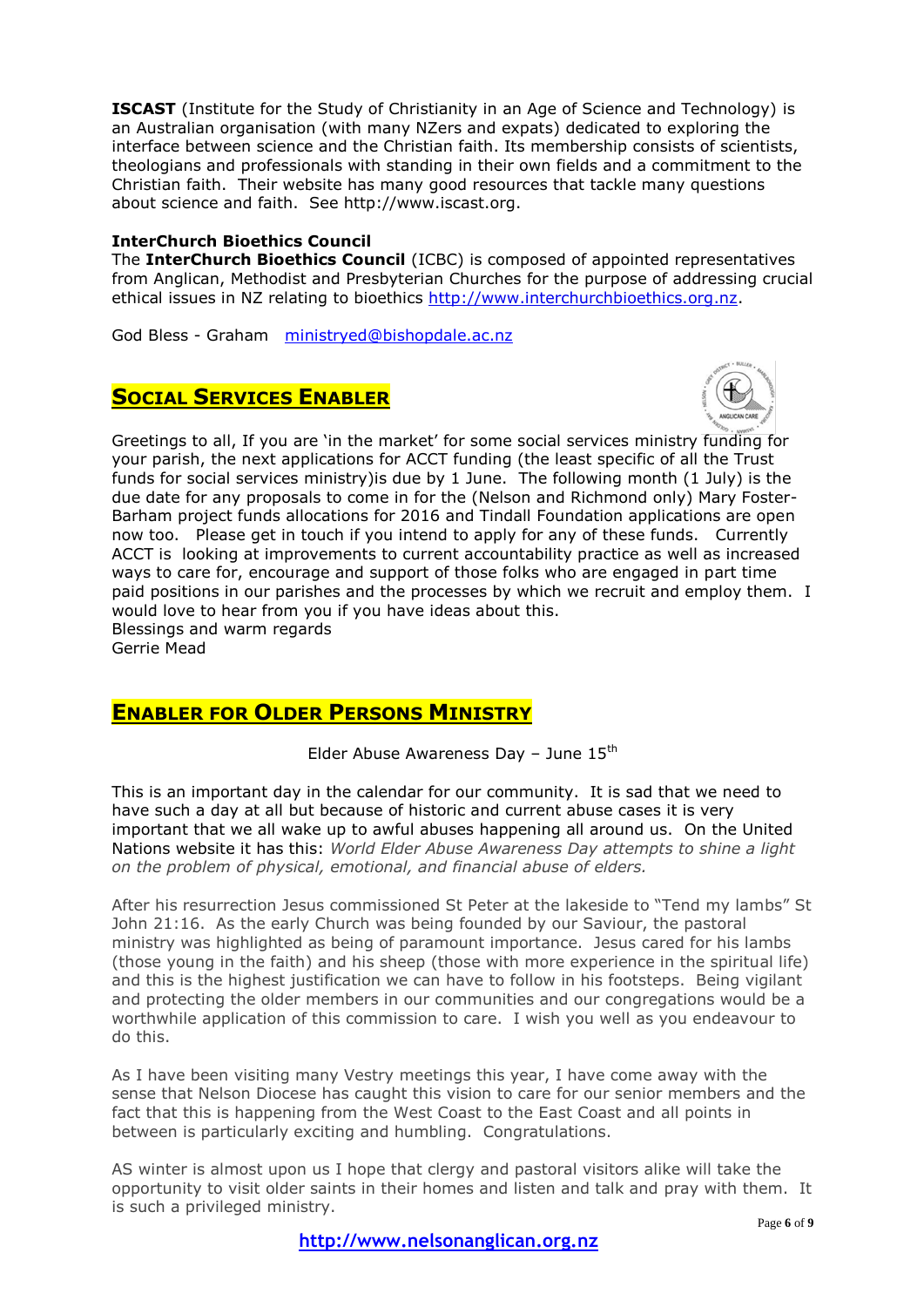Later in June people will be gathering to begin Module II of the Certificate in Pastoral Care

Charles Tyrrell

# **YOUTH COORDINATOR**



**Hi everyone** hope you're keeping warm after that cold snap - maybe this year will be the year that Nelson city gets some snow? Great to hear some stories about 40 hour famine weekend and to see what's taking shape with young adults ministry in our Diocese as we hit the halfway mark of the calendar. If you have any news you'd like to share or testimonies from your patch please feel free to send them through. It's always good to be inspired by hearing about what God is doing in our midst.

Coming up over the next few weeks... I'll be visiting the new Mapua youth group and checking out what's happening there, we have our first Order of the vine event for young adults next Thursday, the OP shop ball the following week, and I'll be preparing for Praise: Worship Band Camp happening in July. Enjoy your weekend and may God encourage you afresh as you minister to your young people.

#### **Op Shop Ball. Combined Youth night / Friday 12 June. St Barnabas, Stoke.**

Make sure you book this into your diaries! This is a Nelson / Waimea combined Youth groups event hosted by St B's Stoke. The Op Shop ball is set to be a real fun night out with everything you'd expect from a youth group ball and a few little surprises thrown in as well.

**Friday 12 June / 7pm-9pm / St B's Stoke / Tickets available from our website Cut off for ticket sales is next Friday 5 June - Tickets \$10 per person ;)**

#### **Charge Leadership**

From June, Charge will be coming to Nelson and Marlborough monthly with a new format which is exciting. Dates for our next catch up's are below: Book them in :)

**Nelson / Waimea:** 4th Thurs of the month in-between events 8.30-10am with brekkie *25 Jun 23 Jul 28-30 Aug (The Abbey) 24 Sept 23-26 Oct (Spring Camp) 26 Nov*

**Marlborough:** Wednesday per month in-between events 3.30-5.30pm with snacks *24 Jun 22 Jul 28-30 Aug (The Abbey) 23 Sept 23-26 Oct (Spring Camp) 02 Dec*

#### **Praise: Worship Band Camp**

### **Fri 10-Mon 13 July / Bridge Valley/ \$70/Regos due Fri 3 Jul**

Coming up this school holidays we are re-launching Band camp after a years break as 'PRAISE', a camp for worship bands and musos on their local worship team or people looking to be... any skill level will benefit from this camp.We will be camping at Bridge Valley and spending a whole weekend jamming, tweaking our skills, learning new songs, being encouraged in our faith and praising God. We have some great guests lined up to invest into our crew including City of light, Bryce Wastney and more to be announced soon. It will be a pretty epic weekend for sure so please spread the word and rustle up those young musos!

#### **Registrations open 1.6 on the Youth website! \$70 per person all inclusive**

#### **Synod Youth Reps:**

We're looking for keen youth reps to represent their region at our annual Synod - this year taking place in Westport. This is a chance for whoever takes up the post to be a voice for their generation and be involved in making key decisions for our church.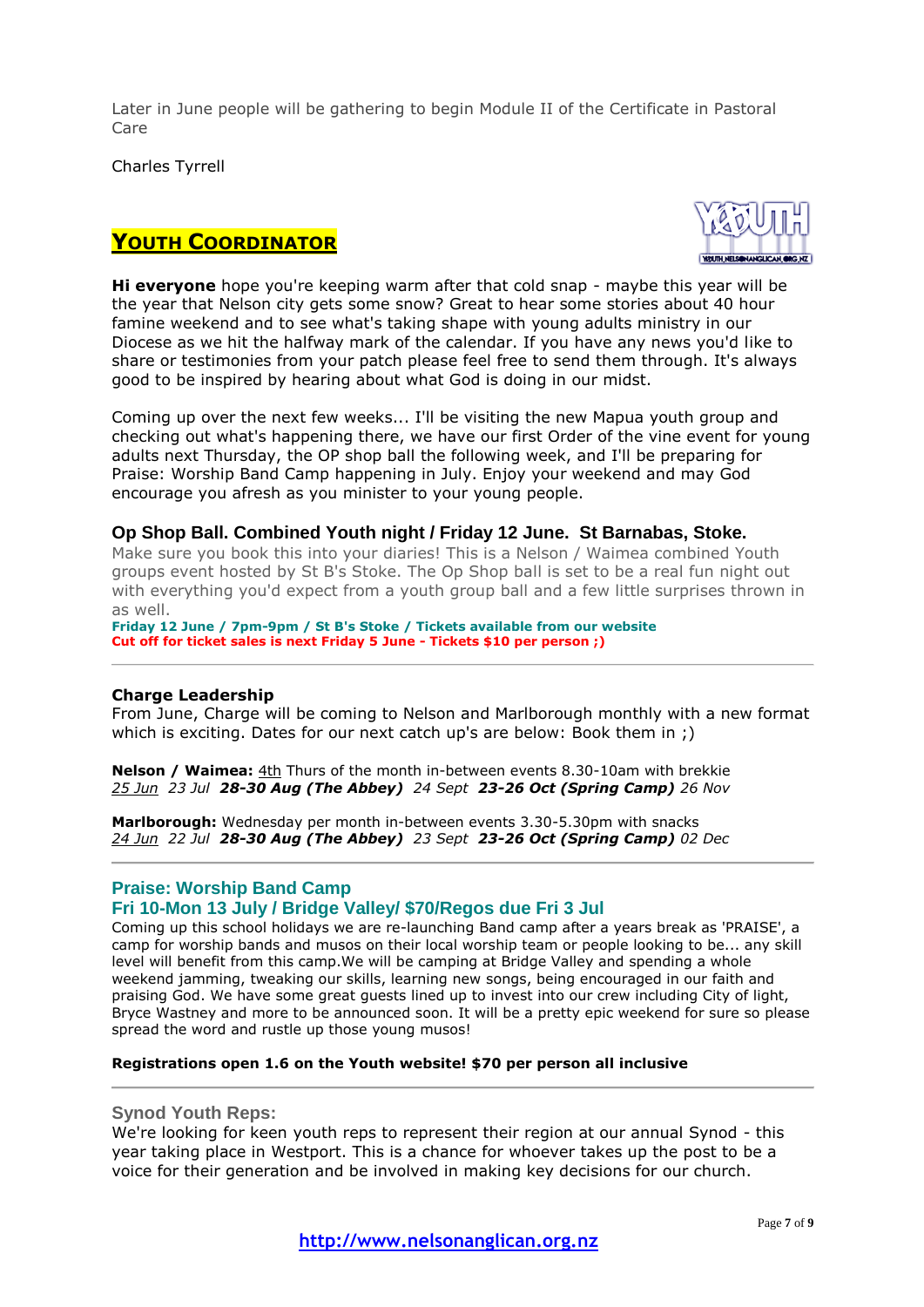The Diocesan Statue provides for eight Youth Representatives to be appointed annually to Synod on the basis of two youth from each Deanery for a term of 12 months. All expressions of interest must be lodged with Ian Pask by the  $17<sup>th</sup>$  June.

**Huff, puff and blow** / A Nelson workshop for those working with young people looking at issues around adolescent substance misuse - with guest Ben Burks Ang. **Thur 11 June / 9am-3pm / Elim Centre Stoke / \$25 / Rego** [info@nbph.org.nz](mailto:info@nbph.org.nz)

**Camp Quality** is a NZ organisation looking for companion volunteers to enrich the lives of children living with cancer. Each year they recruit keen people to attend camps as leaders - all fees paid. if interested please contact **John 0210516484.**

**Nathan Mikaere Wallis,** international neuroscience speaker talking on 'How the brains of babies to teenagers work'. Thursday 25 June, Victory Anglican Church - tickets \$10 pp from Victory Community Centre, [gayle.kvs@victory.school.nz](mailto:gayle.kvs@victory.school.nz)

Term 2 ---**Op Shop ball:** Friday 12 June (Combined Nelson / Waimea youth groups event) **Charge Leadership:** We're tweaking the format - see times above! **PRAISE:** Friday 10 to Monday 13 July (School holidays) For young musos Term 3 ------------------------------------------------------------------------------------------ **The Abbey:** Friday 28 to Sunday 30 August (Nelson leaders group info May) **Synod:** Thursday 17 to Saturday 19 September in Westport - calling all youth reps! Term 4 ------**Spring camp:** Friday 23 to Monday 26 October (Registrations / info out term three)

LUKE SHAW: Youth Coordinator OFFICE +64 035483124 Mobile 0212772186 [youth@nelsonanglican.nz](mailto:youth@nelsonanglican.nz)

NATHAN HUGHES**:** Youth Assistant Mobile 021 1103 322 [youth.assist@nelsonanglican.nz](mailto:youth.assist@nelsonanglican.nz)

# **BISHOP SUTTON LIBRARY**

#### **Richard Rohr – Falling Upward, a spirituality for the two halves of life. San Francisco : Jossey Bass, c2011**

Richard Rohr is an American Franciscan priest and author. In this book he explores the two halves of life and what he calls the value and gift of aging. He observes that the first half of life is more concerned with achievement and performance. The second half of life is the time of spiritual growth where all the difficulties we faced earlier in life become the source of our wisdom and a foundation for moving upwards and growing to spiritual maturity**.** 

#### **Christine D. Pohl – Living into community: cultivating practices that sustain us. Michigan : William B. Eerdmans, 2012**

Christine Pohl is professor of Christian social ethics at Asbury Theological Seminary, Kentucky. In this book, she explores four practices she has come to see as necessary in order to sustain community: embracing gratitude as a way of life; making and keeping promises; living truthfully and practicing hospitality. Professor Pohl talks about the difficulties of living in community, but points out it is the source and strength of a Christian life and points out that "Growing into the likeness of Christ and into the church as it's supposed to be cannot be separated from the messiness and disappointments that are part of human relationships."

Please let your parishioners know that these books, and many others, are available to be borrowed at no cost to them. Enrolment at the Bishop Sutton Library is a simple and straightforward process. Just contact the Librarian. Bishop Sutton Library Tel. (03) 548 8785 ext 4 Email : [library@bishopdale.ac.nz](mailto:library@bishopdale.ac.nz)